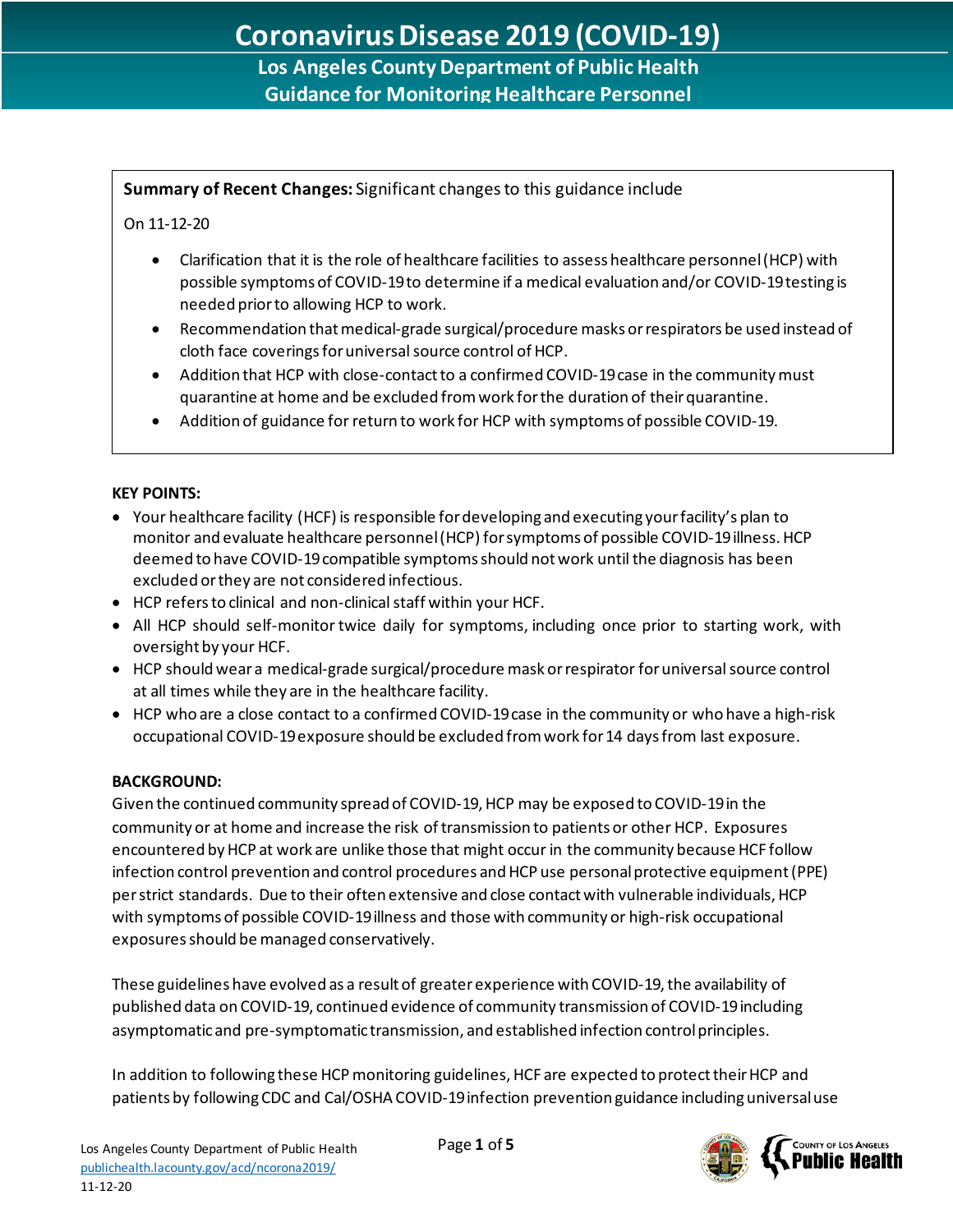**Guidance for Monitoring Healthcare Personnel**

of PPE for patient care, use of N95 respirators for the care of suspect or confirmed COVID-19 cases, and routine respirator fit testing. For more information see:

- CDC Interim Infection Prevention and Control Recommendations for Healthcare Personnel During the Coronavirus Disease 2019 (COVID-19) Pandemic <https://www.cdc.gov/coronavirus/2019-ncov/hcp/infection-control-recommendations.html>
- Cal/OSHA Interim Guidance on COVID-19 for Health Care Facilities (8-6-20) <https://dir.ca.gov/dosh/coronavirus/Cal-OSHA-Guidance-for-respirator-shortages.pdf>

## **RECOMMENDATIONS:**

l,

- 1. HCPs should wear medical-grade surgical/procedure masks or respirators for universal source control at all times while they are in the healthcare facility. Medical-grade masks or respirators are strongly preferred for HCP interacting with patients as non-medical face coverings do not offer reliable protection in higher risk clinical settings. Extended use and reuse of masks and respirators should be done based on principles set forth in prior CDC PPE optimizatio[n guidance.](https://www.cdc.gov/coronavirus/2019-ncov/hcp/ppe-strategy/face-masks.html#contingency-capacity)
- 2. All HCP should self-monitor twice daily (the first time prior to coming to work and the second ideally timed approximately 12 hours later) fo[r symptoms of possible COVID-19.](http://ph.lacounty.gov/acd/ncorona2019/faq.htm#clinicalFeatures)
- 3. HCP with symptoms of possible COVID-19should contact the HCF before presenting for work. It is recommended that symptomatic HCP be assessed by a clinician. The clinician should determine if furthermedical evaluation and COVID-19 testing is needed prior to allowing the HCP to work.
- 4. Prior to the start of their shift, HCF should screen all HCP for symptoms of COVID-19including a temperature check.HCF should develop and implement screening systems that cause the least amount of delay and disruption as possible (e.g., HCP self-report, single use disposable thermometers, or thermal scanners).
- 5. If HCP develop symptoms of possible COVID-19 while at work, they should keep their mask/respiratoron and notify their supervisorto arrange leaving the workplace and obtaining medical evaluation and/or COVID-19 testing as appropriate.
- 6. HCP with high-risk workplace exposures to COVID-19 should be excluded from work and must follow [quarantine orders and instructions](http://publichealth.lacounty.gov/acd/ncorona2019/covidquarantine/)(see *Definition of High-Risk Exposure*below). They should be instructed to monitor themselves for symptoms consistent with COVID-19 and to immediately contact their established point of contact (e.g. occupational health program) if symptoms develop. HCP can return to work after 14 days if they have never had symptoms. Exceptions for staffing shortages may be made (see *Considerations for Facilities Excluding Large Numbers of HCP*).
- 7. HCP with otherhealthcare exposures have no work restrictions and should continue to follow all recommended infection prevention and control practices including universal source control, and continue the monitoring as outlined in this guidance.
- 8. HCP that are a close contact to a confirmed COVID-19 case outside of work (i.e. community exposure) must notify the HCF. They should be excluded from work and are required to follow [quarantine orders and instructions.](http://publichealth.lacounty.gov/acd/ncorona2019/covidquarantine/) They may return to work 14 days after their last close contact with the case if they have never developed symptoms. Exceptions for staffing shortages may be made for non-household exposures(see *Considerations for Facilities Excluding Large Numbers of HCP*).

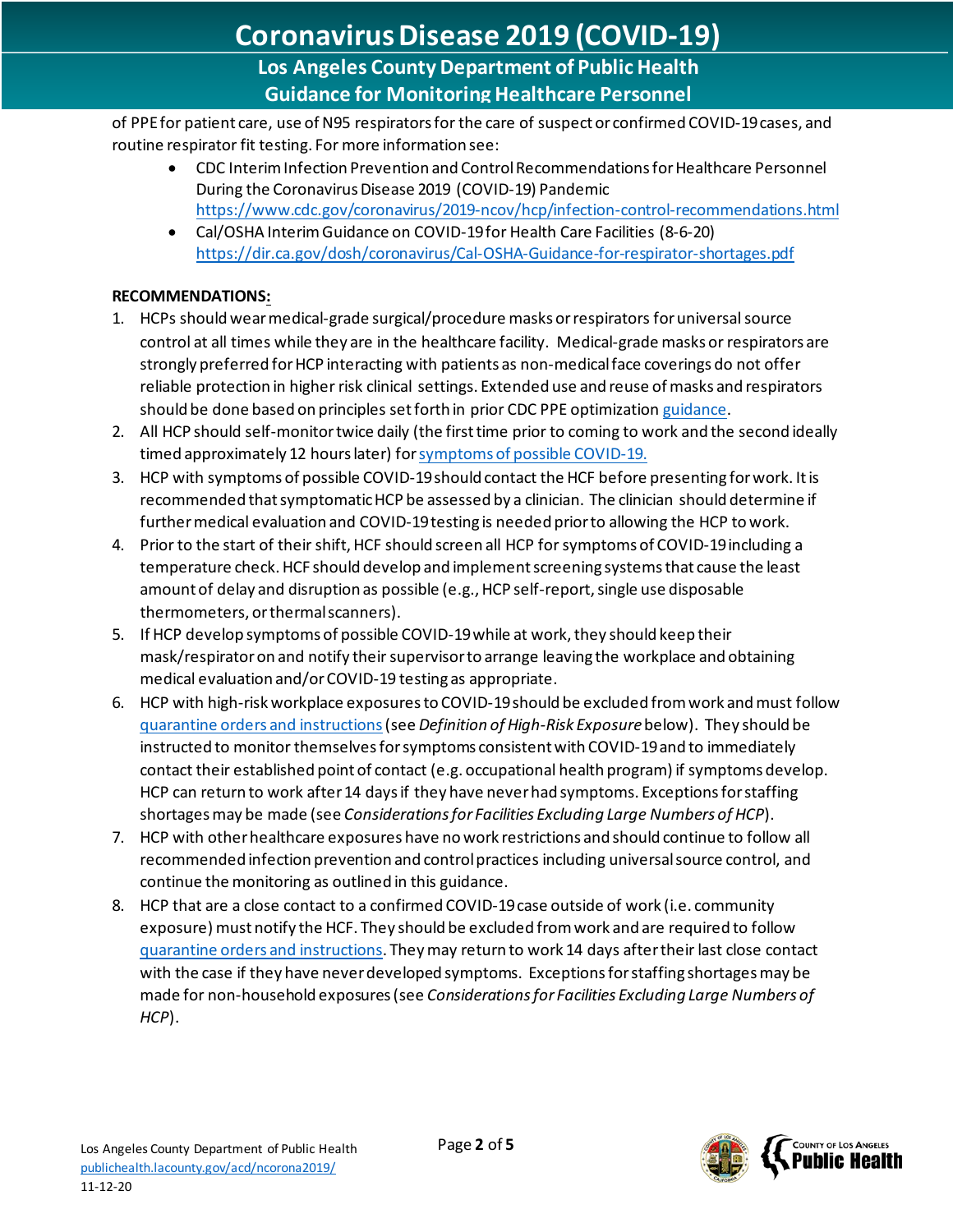# **Coronavirus Disease 2019 (COVID-19)**

**Los Angeles County Department of Public Health Guidance for Monitoring Healthcare Personnel**

#### **DEFINITION OF HIGH-RISK EXPOSURE**

l,

In the healthcare setting, the following exposures to a confirmed infectious COVID-19 case\* are considered high-risk:

- 1. HCP who performed or were present in the room during a high-risk respiratory aerosolgenerating procedure (AGP) where the confirmed case patient was not masked (e.g. intubation or extubation, bronchoscopy, open suctioning) andwhere the HCP was missing some element of PPE (either eye protection or a respirator). This includes HCP that wore all other recommended PPE but who wore a facemask instead of a respirator during an AGP.
- 2. HCP who had close contact (i.e. they were within 6 feet for a cumulative total of 15 minutes or more in a 24-hour period and/or they had direct unprotected contact with infectious secretions/excretions) with a confirmed case:
	- a. While not wearing a respirator or facemask
	- b. While not wearing eye protection if the case was not wearing a facemask or cloth face covering.

\*COVID-19 cases are considered to be infectious beginning 2 days prior to symptom onset(or initial positive viral test if case is asymptomatic) until the time they meet criteria for discontinuing isolation.

#### **TESTING RECOMMENDATIONS:**

HCP with any signs or symptoms of COVID-19 should be prioritized for SARS-CoV-2 diagnostic testing (and other respiratory viral testing, such as influenza as indicated), even if the symptoms are mild. LAC DPH is not currently recommending testing of asymptomatic HCP unless it is part of an outbreak investigation, part of facility-wide surveillance testing, or if the HCP was a close contact to a case in the community (including household contacts), se[e LAC DPH Testing Guidelines.](http://publichealth.lacounty.gov/acd/ncorona2019/testing/guidelines/#ExpandedTestingRecs) Currently, the CDC does not recommend testing asymptomatic HCP who had occupational exposures. See CD[C Interim Guidance](https://www.cdc.gov/coronavirus/2019-ncov/hcp/testing-healthcare-personnel.html)  [on Testing Healthcare Personnel for SARS-CoV-2.](https://www.cdc.gov/coronavirus/2019-ncov/hcp/testing-healthcare-personnel.html) Testing for return to work clearance of confirmed cases is not recommended.

## **RETURN TO WORK FOR SYMPTOMATIC HCP**

HCF should have a plan to evaluate HCP with symptoms of possible COVID-19 illness. It is recommended that symptomatic HCP be evaluated by a clinician. SARS-CoV-2 diagnostic viral testing is recommended for HCP with even mild symptoms of possible COVID-19 infection. Symptomatic HCP with compatible symptoms and no clear alternate diagnosis should be told to isolate at home pending clinical evaluation and testing.

- A single negative SARS-CoV-2 RT-PCR result is adequate to exclude COVID-19 in symptomatic staff with lower epidemiologic risk and/or lower clinical suspicion. A negative test result from a lower sensitivity assay (e.g. antigen tests and som[e molecular tests\)](https://www.fda.gov/medical-devices/coronavirus-covid-19-and-medical-devices/sars-cov-2-reference-panel-comparative-data?utm_medium=email&utm_source=govdelivery), however, should be considered presumptive and confirmation with RT-PCR is recommended.
- Two negative RT-PCR tests at least 24 hours apart are recommended to exclude COVID-19 in HCP with higher clinical suspicion and/or higher epidemiologic risk.

For HCP who had symptoms of possible COVID-19 and had it ruled out, either with negative PCR test(s) and/or with a clinical assessment that COVID-19 is not suspected (e.g. clear alternate diagnosis), then return to work decisions should be based on their other suspected or confirmed diagnoses.

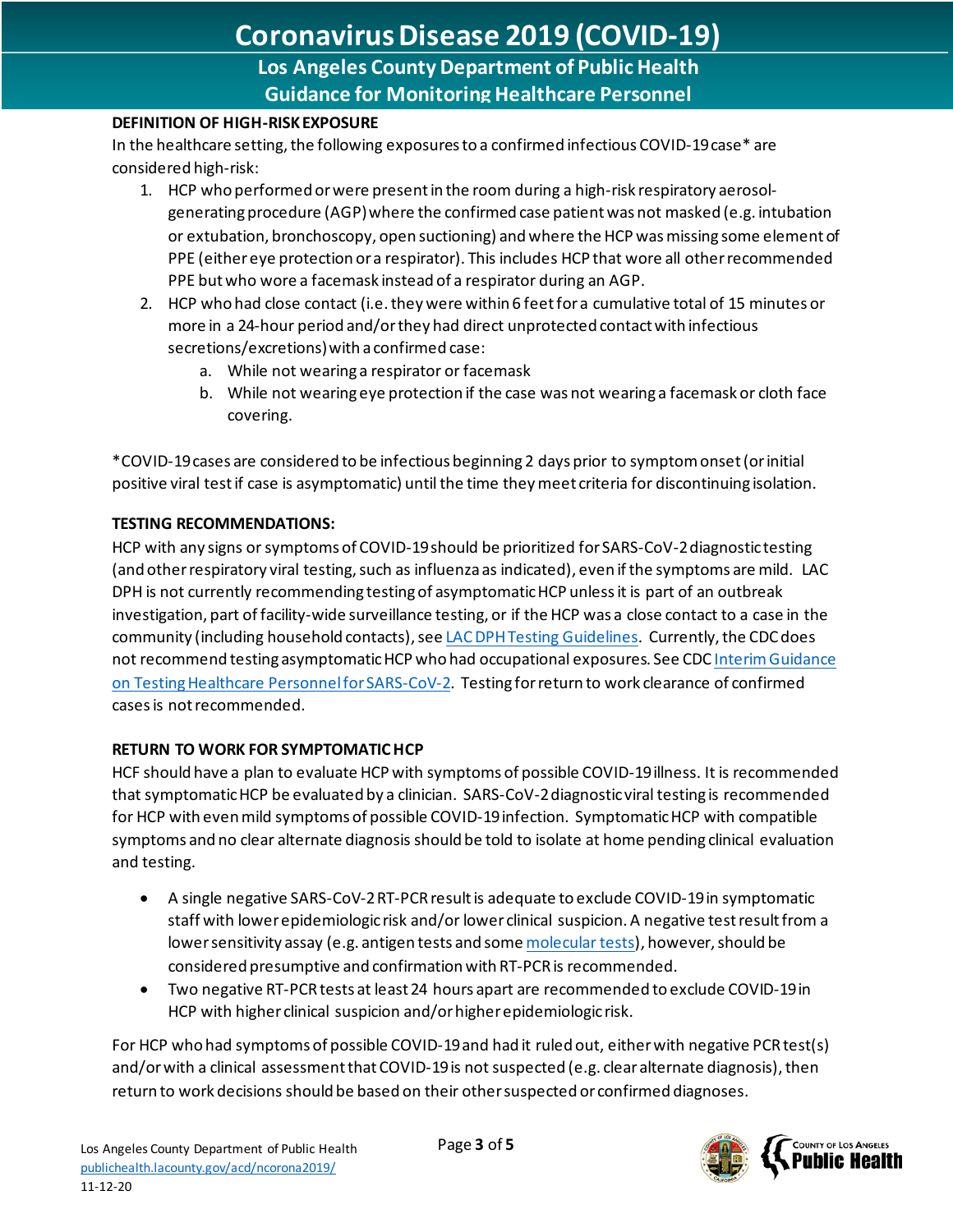# **Coronavirus Disease 2019 (COVID-19)**

**Los Angeles County Department of Public Health Guidance for Monitoring Healthcare Personnel**

Note: HCP in quarantine due to community exposure or a high-risk work exposure who develop symptoms may not be released early on the basis of negative SARS-CoV-2 test results.

See CDC Return to Work:<https://www.cdc.gov/coronavirus/2019-ncov/hcp/return-to-work.html>

#### **RETURN TO WORK PROTOCOL FOR HCP WITH CONFIRMED COVID-19:**

*HCP withmild to moderate illness who are not severely immunocompromised* can return to work:

- At least 10 days after symptom onset **AND**
- At least 24 hours since last fever without fever-reducing medication **AND**
- Improvement in symptoms.

l,

*Asymptomatic HCP* **who are not severely immunocompromised** should be excluded from work until 10 days have passed since the date of their first positive COVID-19 diagnostic test, assuming they have not subsequently developed symptoms. If they develop symptoms, follow above guidance.

*Symptomatic HCP with severe or critical illness or who are severely immunocompromised* can return to work:

- At least 20 days after symptom onset **AND**
- At least 24 hours since last fever without fever-reducing medication **AND**
- Improvement in symptoms.

Note: Asymptomatic HCP who are severely immunocompromised, should wait to return to work until 20 days since first positive viral diagnostic test.

For current definitions of COVID-19 illness severity and severely immunocompromised see CD[C Return](https://www.cdc.gov/coronavirus/2019-ncov/hcp/return-to-work.html?CDC_AA_refVal=https%3A%2F%2Fwww.cdc.gov%2Fcoronavirus%2F2019-ncov%2Fhealthcare-facilities%2Fhcp-return-work.html)  [to Work for Healthcare Personnel with SARS-CoV-2 Infection](https://www.cdc.gov/coronavirus/2019-ncov/hcp/return-to-work.html?CDC_AA_refVal=https%3A%2F%2Fwww.cdc.gov%2Fcoronavirus%2F2019-ncov%2Fhealthcare-facilities%2Fhcp-return-work.html)

#### *Return to Work Practices and Work Restrictions*

HCP with confirmed COVID-19 do not need medical or LAC DPH clearance to return to work. Testingof laboratory-confirmed cases is not recommended forreturn to work due to the prolonged detection of SARS-CoV-2 RNA without direct correlation to viral culture. Refer to the CDC Return to Work for Healthcare Personnel with SARS-CoV-2 Infection for more information on the limitations of using a test-based strategy [: https://www.cdc.gov/coronavirus/2019-ncov/healthcare-facilities/hcp](https://www.cdc.gov/coronavirus/2019-ncov/healthcare-facilities/hcp-return-work.html)[return-work.html](https://www.cdc.gov/coronavirus/2019-ncov/healthcare-facilities/hcp-return-work.html)

#### **CONSIDERATIONS FOR FACILITIES EXCLUDING LARGE NUMBERS OF HCP**

Employers must be prepared for potential staffing shortages and have plans and processes in place to mitigate them. Every effort should be made to limit exposure to both patients and facility HCP. Refer to the CDC [Strategies to Mitigate Healthcare Personnel Staffing Shortages](https://www.cdc.gov/coronavirus/2019-ncov/hcp/mitigating-staff-shortages.html)for protocols on contingency and crisis strategies for mitigating staffing shortages.

Healthcare facilities experiencing staffing shortages of essential HCP may allow the following HCP to work as long as they remain asymptomatic:

- Those with high-risk workplace exposures to SARS-CoV-2
- Those with close contact exposure to a non-household\* confirmed COVID-19 case